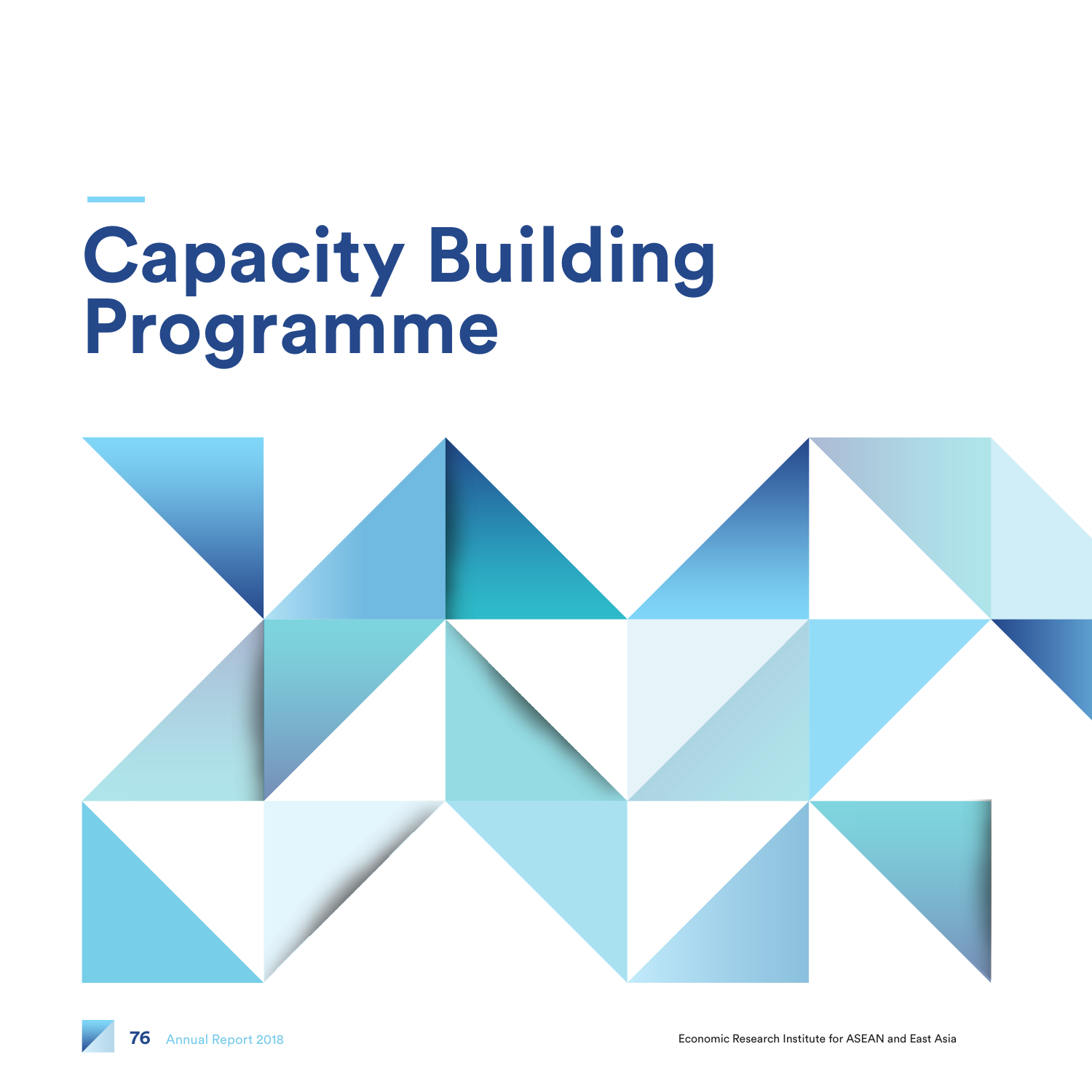In 2018, the Capacity Building Programme (CBP), which was initiated as a stand-alone programme in 2014 through a generous grant from the Government of Australia, completed its first cycle of funding. ERIA is now pleased to be implementing a follow-up programme with a new grant from the Australian Government. This consistent funding has allowed ERIA's Capacity Building Programme to become an important outreach tool by which ERIA can interact closely with government officials from Cambodia, Lao PDR, Myanmar, and Viet Nam to share our research and expertise.



In 2018, the CBP was pleased to develop two special events. The first was the joint 'ERIA–AIPA Dialogue: Parliamentarians Supporting the 'Quiet Revolution' for Better Regulatory Governance.' Held in Jakarta, 19–20 April 2018, this was the first joint activity with the ASEAN Inter-Parliamentary Assembly (AIPA), with which ERIA signed a Memorandum of Understanding in December 2016.

The objective of the Dialogue was to increase awareness about good regulatory practices (GRP) and non-tariff measures (NTMs) and nontariff barriers (NTBs) amongst parliamentarians from ASEAN Member States. The Dialogue gives parliamentarians an opportunity to discuss their roles in the implementation and supervision of GRP and NTMs in their respective countries. The workshop was opened by Prof. Hidetoshi Nishimura, the President of ERIA; H.E. Dato Lim Jock Hoi, the Secretary General of ASEAN; and Hon. Mr. Isra Sunthornvut, the Secretary General of AIPA.

The second special event the CBP organised was at the request of the Ministry of Industry and Commerce, Lao PDR. This was for a workshop on, 'Ways Forward to Develop Industrial Parks and Special Economic Zones in Lao PDR.' The workshop, held in Vientiane on 8 February 2019, was organised to increase government understanding of business sector needs to make industrial parks and special economic zones successful. Speakers at the event included representatives of the national and international private sector, with the latter also offering comparative experience from elsewhere in the region.

The ERIA CBP was pleased to be invited to contribute to two events and facilitate one other. The first it was asked to contribute to, at the request of the Ministry of Economy and Finance, Cambodia, was their, 'National Workshop on Addressing NTMs and NTR for Greater Asian Economic Integration.' This was held in November 2018 for around 60 government officials from a range of line ministries. Then in March 2019, ERIA was asked to participate

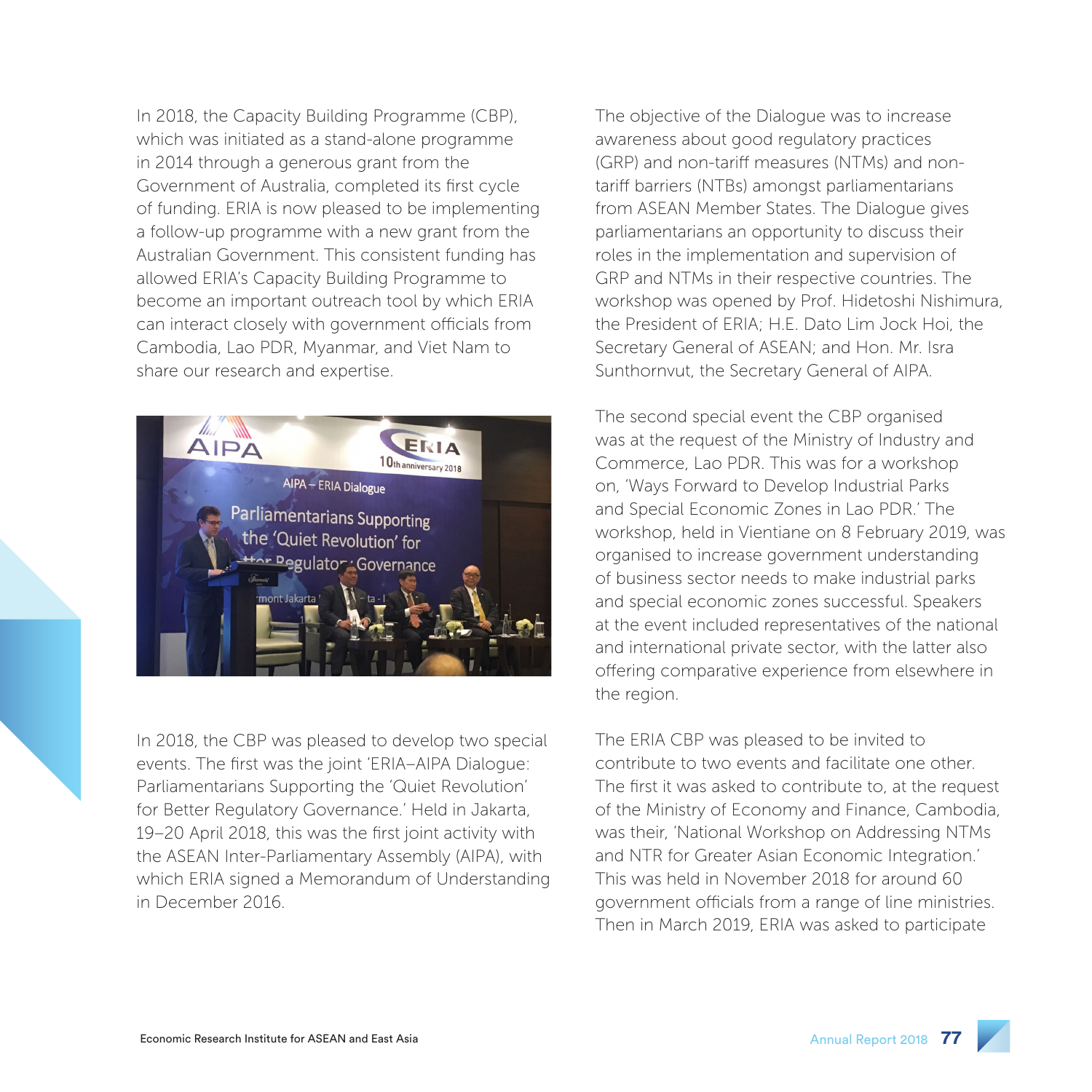

in a workshop co-organised by the Asia-Pacific Economic Cooperation (APEC) and MOIT entitled, 'Capacity Building on Domestic Consultation in RFAs/FTA Negotiations.'

On behalf of the Ministry of Industry and Trade (MOIT), Viet Nam, ERIA was asked to facilitate a workshop on, 'Utilisation of Free trade Agreements: Impact on the Economy and Industries of Viet Nam'. This two-day workshop was held in December 2018 for around 25 participants.

In 2018, the CBP was pleased to contribute to ERIA's publication, 'Reducing Unnecessary Regulatory Burdens: Country Studies' through its collaboration

with the Research Department. This publication, which highlights case studies from around ASEAN, showcases the RURB methodology, with both the challenges and achievements of applying the RURB approach to reducing the regulatory burdens on business. The book provides a practical over for policy makers on this experience.

The remaining 14 activities the CBP organised over the year, which reached out to around 170 government officials and 50 from the business sector, fell into one of two components. Highlights include: